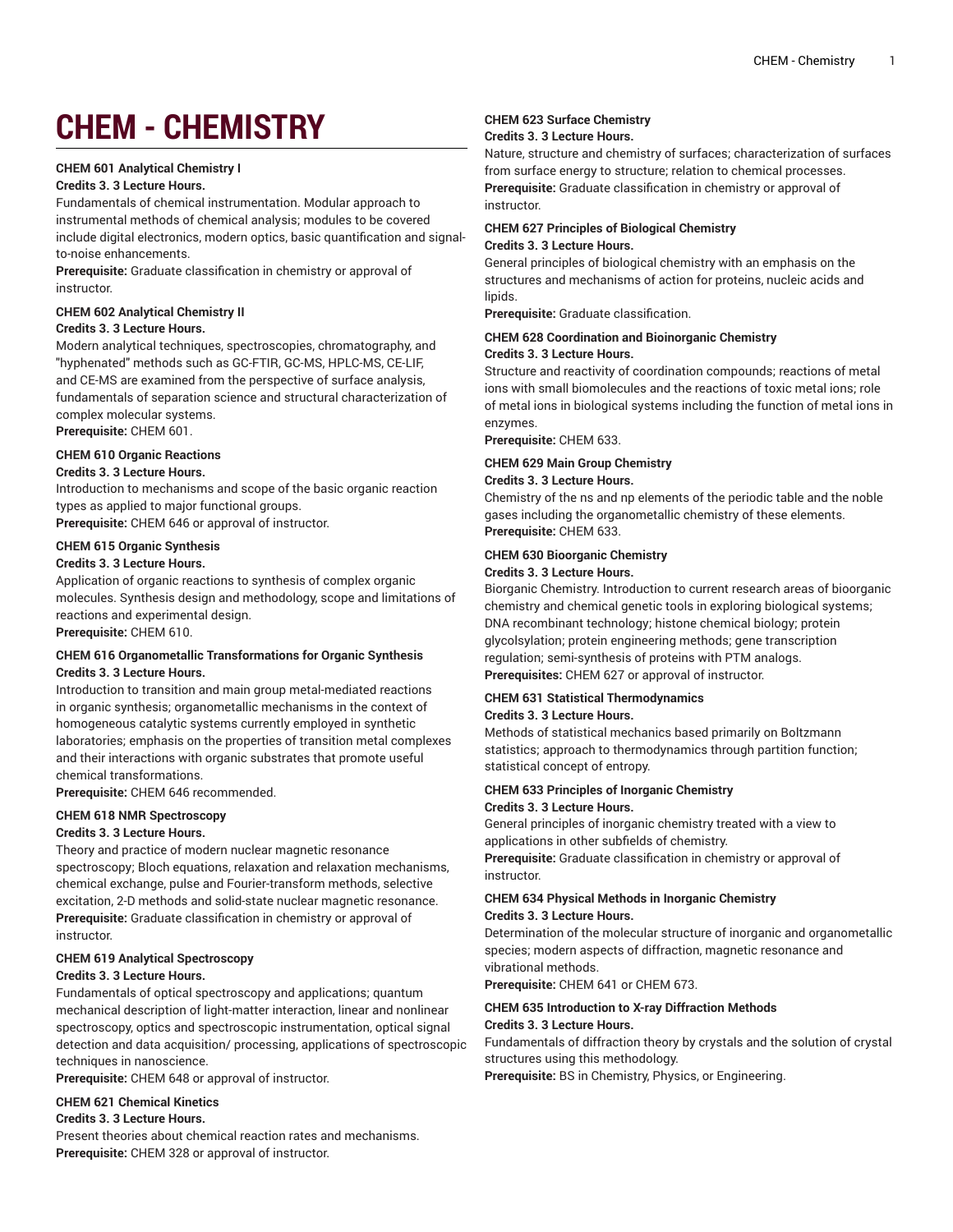## **CHEM 636 Mechanistic Inorganic Chemistry**

# **Credits 2. 2 Lecture Hours.**

Reaction pathways in both main group and transition-metal complexes; factors which influence the reaction rate including nature of the metal, the coordination sphere, reaction conditions and catalytic intermediates. **Prerequisite:** CHEM 633.

#### **CHEM 640 Laboratory Methods in Biological Chemistry Credits 3. 1 Lecture Hour. 6 Lab Hours.**

Application of chemical techniques to the investigation and/or manipulation of biological systems; laboratory methods provides a hands-on opportunity to gain an understanding and appreciation for chemical biology techniques.

**Prerequisite:** Graduate classification or approval of instructor.

# **CHEM 641 Structural Inorganic Chemistry**

#### **Credits 3. 3 Lecture Hours.**

Introduction to chemical bonding; ionic, covalent, coordinate and hydrogen bonding; relationship of molecular orbital and ligand field theories to experimental studies of the electronic structure of inorganic molecules.

**Prerequisites:** CHEM 633 and CHEM 673.

## **CHEM 642 Organometallic Chemistry and Homogeneous Catalysis Credits 3. 3 Lecture Hours.**

Synthesis, structure and reactivity of organometallic compounds; elementary processes for general and radical reactions, mechanism of reactions at metal centers and applications to homogeneous catalysis. **Prerequisite:** CHEM 633.

#### **CHEM 644 Natural Products Biosynthesis**

#### **Credits 3. 3 Lecture Hours.**

Survey of the chemical reactions occurring in living systems, describe the experimental methods used to study these reactions and examine the biosynthesis of the major families of natural products; emphasis on the mechanistic chemistry of the biosynthetic pathway.

**Prerequisite:** Graduate classification or approval of instructor.

#### **CHEM 646 Physical Organic Chemistry**

#### **Credits 3. 3 Lecture Hours.**

A detailed introduction to the theory and principles of organic chemistry; bonding and structure in organic chemistry, stereochemistry, reactive intermediates in organic chemistry and transition state theory; kinetics and thermodynamic approaches.

**Prerequisite:** CHEM 228 or approval of instructor.

#### **CHEM 647 Spectra of Organic Compounds**

#### **Credits 3. 3 Lecture Hours.**

Correlations of molecular structure with spectroscopic and other physical properties; applications to modern problems in organic chemistry. **Prerequisite:** CHEM 646 or approval of instructor.

#### **CHEM 648 Principles of Quantum Mechanics**

## **Credits 3. 3 Lecture Hours.**

Classical mechanics and development of wave mechanics; application of wave mechanics to special chemical problems. **Prerequisite:** Approval of instructor.

# **CHEM 658 Molecular Modeling**

# **Credits 2. 1 Lecture Hour. 3 Lab Hours.**

An introduction to molecular modeling with an emphasis on quantum level calculations. Lectures will cover the basic theory behind the calculations and lab work will focus on the practical application of modern computational chemistry codes.

**Prerequisite:** Graduate classification or approval of instructor.

## **CHEM 660 Nuclear Chemistry**

# **Credits 3. 3 Lecture Hours. 0 Lab Hours.**

Radioactive decay, nuclear models, nuclear spectroscopy, nuclear reactions, fission and other topics of current interest in nuclear chemical research.

**Prerequisite:** CHEM 464 or approval of instructor.

# **CHEM 661 Radiochemistry**

**Credits 3. 3 Lecture Hours.**

Fundamentals of radiochemistry, survey of the chemistry of radioelements, radiochemistry of the nuclear fuel cycle, environmental radiochemistry, and other topics of interest in current radiochemical research.

**Prerequisite:** CHEM 464, NUEN 302, or approval of instructor.

#### **CHEM 670 Physical Methods in Biological Chemistry Credits 3. 3 Lecture Hours.**

Overview of current methods for the characterization of biological macromolecules, including protein structure, protein-ligand interactions, protein folding; techniques discussed include nuclear magnetic resonance, optical spectroscopy, calorimetry, electron paramagnetic resonance, Mössbauer spectroscopy, X-ray crystallography, electron microscopy, and mass spectrometry.

**Prerequisite:** Graduate classification or approval of instructor.

# **CHEM 672 Bioorganic Reaction Mechanisms**

#### **Credits 3. 3 Lecture Hours.**

Proposed mechanisms of action of various enzymes and coenzymes from the "model systems" approach; new developments, theory and established mechanisms.

**Prerequisites:** CHEM 646; BICH 624.

#### **CHEM 673 Symmetry and Group Theory in Chemistry Credits 2 to 3. 2 to 3 Lecture Hours.**

Applications of symmetry and group theory to various types of chemical systems; classification of molecules into symmetry point groups and use of character tables.

**Prerequisite:** Bachelor's degree in chemistry.

#### **CHEM 681 Seminar**

#### **Credit 1. 1 Lecture Hour.**

Oral presentations and discussions of recent advances in chemistry.

#### **CHEM 682 Departmental Research Seminar**

#### **Credit 1. 1 Lecture Hour.**

Recent and significant research results presented by prominent chemists; interaction with visiting chemists during discussion sessions at the end of each seminar. May be repeated for credit.

**Prerequisites:** Two semesters of CHEM 681.

#### **CHEM 684 Professional Internship**

# **Credits 1 to 4. 1 to 4 Other Hours.**

Supervised practical experience in professional functions appropriate to career goals in chemical education. Students will be required to complete a scholarly report of these activities acceptable to graduate committee. Enrollment limited to students pursuing a non-thesis MS degree, with emphasis on chemical education. Requires approval of committee chair and department head with non-thesis MS degree plan filed. **Prerequisite:** Graduate classification in chemistry.

# **CHEM 685 Directed Studies**

# **Credits 1 to 6. 1 to 6 Other Hours.**

Special topics to suit small group requirements; more recent problems and results in various branches of chemistry; laboratory work or conference and discussion.

**Prerequisite:** Graduate classification.